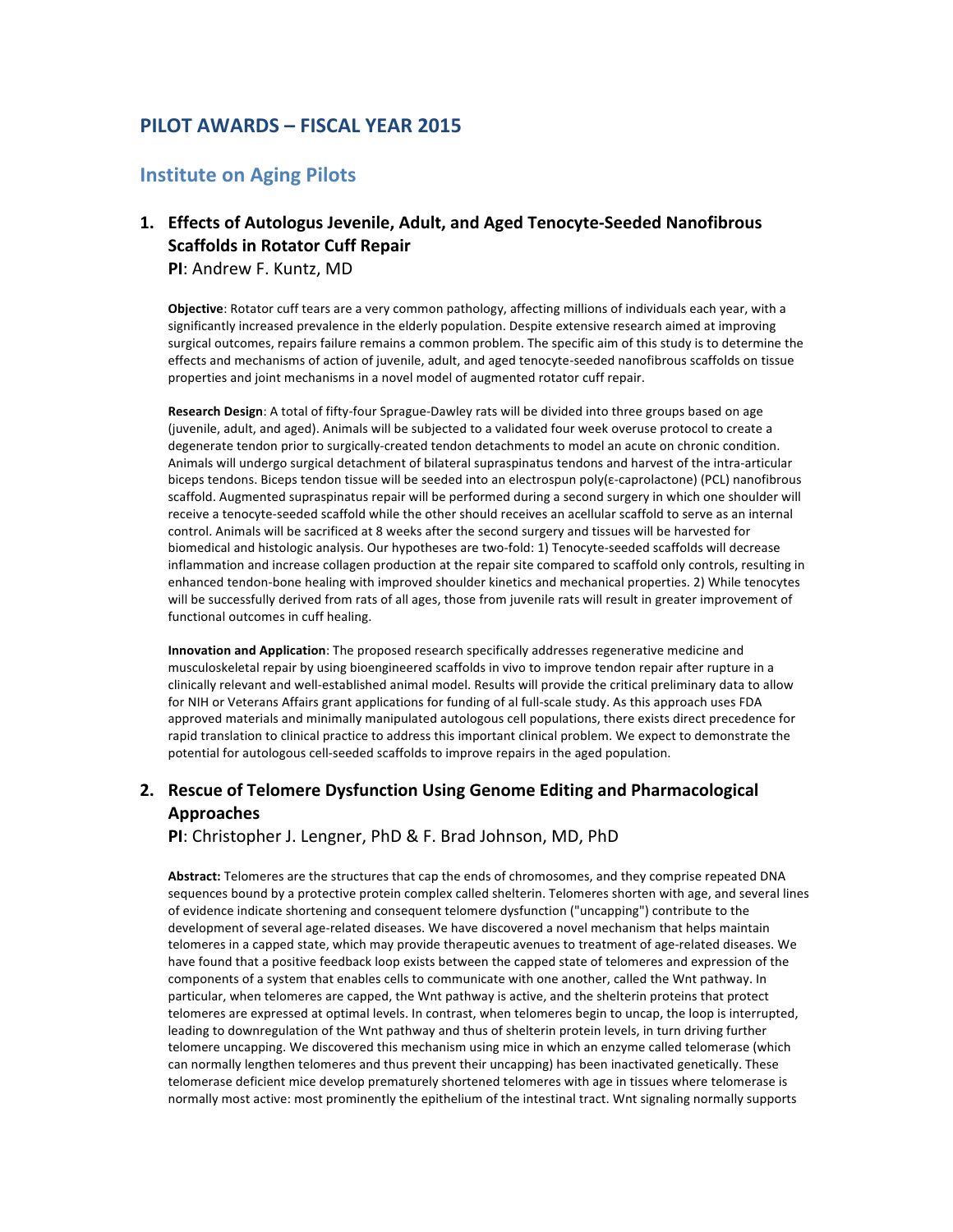the survival and division of stem cells that give rise to the intestinal epithelium, and when telomeres begin to uncap in these cells of the telomerase deficient mice, the resulting loss of Wnt signaling and additional telomere uncapping leads to stem cell dysfunction, apopotosis of epithelial cells, and intestinal atrophy. We found that treating these mice with any of several drugs that activate the Wnt pathway can restore the positive feedback loop and foster telomere capping an intestinal integrity. People with a rare disease called dyskeratosis congenita (DC) suffer from a deficiency in telomerase, and present with intestinal defects analogous to those in the mouse model, and thus provide an opportunity to ask if the lessons we have learned in mice apply to humans. Here, we propose to 1) use state-of-the art genome editing to correct the underlying genetic defect in DC in human induced pluripotent stem (iPS) cells from these patients, 2) use the mutant and corrected iPS cells to generate intestinal tissue ("organoids") in culture and compare their health, 3) test the capacity of Wnt pathway activators to rescue telomere capping and tissue defects in the DC patient mutant and corrected intestinal organoids.

Thus we will determine if, as in mice, Wnt activators can restore capping to shortened telomeres in a model human tissue. The findings will demonstrate in proof of principal that Wnt agonists can be therapeutically effective for the treatment of intestinal pathologies in dyskeratosis congenita patients, and thus potentially for other pathologies in these patients as well as in a wider array of age-related diseases.

### **3. The Stimulation of Modeling-based Bone Formation in Estrogen-deficient Bone PI:** X. Sherry Liu, PhD

Abstract: Current postmenopausal osteoporosis treatments are categorized as either anti-catabolic, to reduce bone resorption, or osteo-anabolic, to increase bone formation. However, due to the coupling of bone resorption and formation, drugs that inhibit resorption often times also inhibit formation, and those that increase formation also increase resorption, thereby limiting their potential benefits. Recent data indicates a possible osteo-anabolic mechanism of intermittent parathyroid hormone (iPTH) through *modeling-based bone formation* (osteoblast formation without prior activation of osteoclast resorption). Through this pathway, combination therapy of iPTH and anticatabolic agents could activate new bone formation while blocking the accelerated bone resorption, leading to an additive effect above the available mono-therapies. However, the mechanisms of iPTH's activation of modeling-based bone formation are not clear. Recent studies suggest that mechanical stimulation and iPTH act independently, as well as synergistically, to stimulate new bone formation via the Wnt/β-catenin pathway by modulating the Wnt-signaling antagonist, sclerostin. Furthermore, both iPTH and Sclerostin antibody rescue disuse-induced bone loss, however, the rescue occurs with attenuated anabolic effects.

This may indicate a mechanically sensitive component of iPTH's anabolic effect on bone, which leads to our central hypothesis that iPTH substantially increases modeling-based bone formation which is locally regulated by mechanical stimulation via a Wnt/β-catenin signaling pathway. Accordingly, Aim1 is to identify modeling-based bone formation in response to iPTH. Bone remodeling and modeling processes will be monitored and quantified by a novel 3D in vivo bone dynamic imaging system for ovariectomized mouse tibiae treated with vehicle or iPTH with and without co-treatments with anticatabolic agents to minimize osteoclast activity. Aim 2 is to determine the impact of mechanical stimulation and the mechanistic roles of localized Wnt/β-catenin signals on iPTHinduced, modeling-based bone formation. A hindlimb suspension protocol will be used to reduce local mechanical stimulation while compressive dynamic loading will be applied to induce a controlled mechanical stimulation on TOPGAL mouse tibia, which contains reporters for Wnt/β-catenin signals. Local mechanical signals will be derived by finite element analysis and then registered with the in vivo bone dynamic image, as well as with β-gal stained images, to co-localize the occurrences of modeling-based formation, mechanical signals, and Wnt/β-catenin signals. The proposed studies are expected to advance our fundamental understanding of local signals activating modeling-based formation, a highly efficient but overlooked regenerative mechanism.

#### **4.** Tau Positron Emission Tomography Imaging in Young Onset Focal Dementia **PI:** Ilya Nasrallah, MD, PhD & David Wolk

Abstract: Alzheimer's disease is a progressive dementia that is typically characterized by a prominent impairment in memory, however there are some uncommon subtypes with the most striking deficit is in another cognitive domain. While still less common than typical, amnestic Alzheimer disease, these subtypes are relatively more common in younger patients, where the onset of disease is under age 65. Patients with the logopenic variant of primary progressive aphasia (IvPPA) demonstrate a primary language impairment and those with posterior cortical atrophy (PCA) demonstrate a primary visuospatial impairment. Both of these conditions are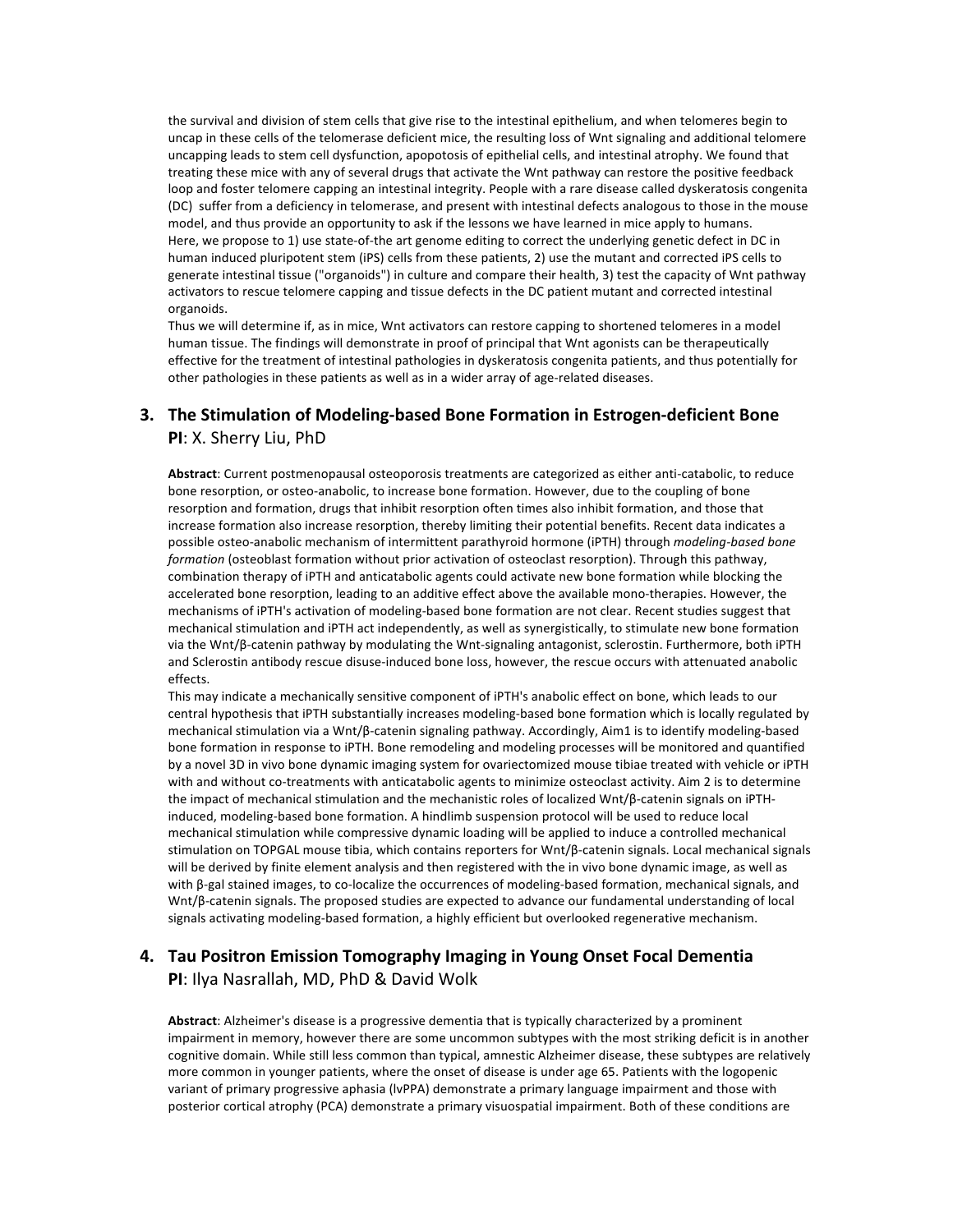associated with the pathologic hallmarks of Alzheimer disease: neurofibrillary tangles containing tau protein and amyloid plaques. Corresponding to the symptomatic differences, pathologic and neuroimaging studies have identified unique regions of the brain that are affected in these syndromes - the left temporoparietal region in lvPPA and the occipital and posterior parietal lobes in PCA - differing from the more significant medial temporal lobe involvement of typical Alzheimer's disease.

Clinically, there are unmet needs to be able to objectively monitor progression of pathologic changes in the brain as well as to differentiate these syndromes from others with similar symptoms but associated with differing pathological changes. Unfortunately, neurodegeneration sufficient to cause atrophy or abnormal cerebral metabolism, which are currently measured by available conventional neuroimaging studies, occurs relatively late in the course of disease. Imaging agents for cerebral amyloid, using positron emission tomograohy (PET), confirm the presence of amyloid in these syndromes but do not distinguish between them, nor demonstrate significant change as the disease progresses. Newly developed PET radiotracers that target tau neurofibrillary tangles, including one named T807, may be able to do both, as cerebral neurofibrillary tangle distribution is thought to differ between these syndromes and also to match regions of neurodegeneration. The first aim of this proposal is to study the distribution of T807 uptake in these subtypes of Alzheimer disease, to determine whether it can detect regional differences in tracer uptake between them. The second aim is to determine whether the distribution of T807 correlates with brain atrophy detectable by MRI and with results of cognitive testing.

# **Penn Alzheimer's Disease Core Center (ADCC) Pilots**

#### **5. Does Chronic Insomnia Lead to Accumulation of Beta Amyloid? PI:** Philip Gehrman, PhD

Abstract: Individuals with dementia frequently have sleep problems that negatively affect daily functioning and quality of life. It has been thought that the sleep problem occurs as a result of the dementia, but it is now recognized that chronic poor sleep may come first in some cases and increase the risk of developing dementia. This may occur because, during sleep, the brain is able to clear away waste products from normal metabolic processes. Poor sleep may interfere with this process. Some of these metabolites, such as beta amyloid, can be toxic to the brain if they build up over time.

The goal of this project is to measure beta amyloid, and other metabolites, in five individuals with chronic insomnia and compare them to five good sleepers. Participants will complete standard questionnaires and have their sleep monitored at home for one week. They will then come to the hospital for an overnight stay. During this time, blood samples will be taken every two hours for 24 hours, and spinal fluid will be collected once at night and once the next morning. Sleep will also be monitored overnight. Beta amyloid and other metabolites will be measured in both blood and spinal fluid. The results of this study will help us understand how chronic poor sleep may increase the risk for dementia and inform the development of interventions designed to reduce the likelihood of developing dementia.

### **6.** Within-individual Variability as a Biomarker of Incipient Dementia in Mild **Cognitive Impairment**

**PI:** David R. Roalf, PhD

Abstract: Mild Cognitive Impairment is associated with an increased risk of dementia, and early and accurate detection of cognitive impairments that lead to dementia would benefit clinical management. To date, the preponderance of cognitive research in MCI has emphasized overall group differences in mean performance. Despite the fact that the clinical presentation and progression of dementia is varied, there has been little work in developing measures tapping these individual differences. Within-individual variability (WIV), or fluctuations, in behavioral performance is common in healthy aging and more pronounced in neurological and psychiatric disorders. Importantly, higher WIV is predictive of clinical outcome. While individuals with MCI show measurable deterioration in cognitive function that is greater than expected based upon an individual's age and education these early signs of cognitive impairment are subtle and may go undetected using traditional neuropsychological measures. Despite its being a major research focus in recent years, establishing the diagnosis of MCI and